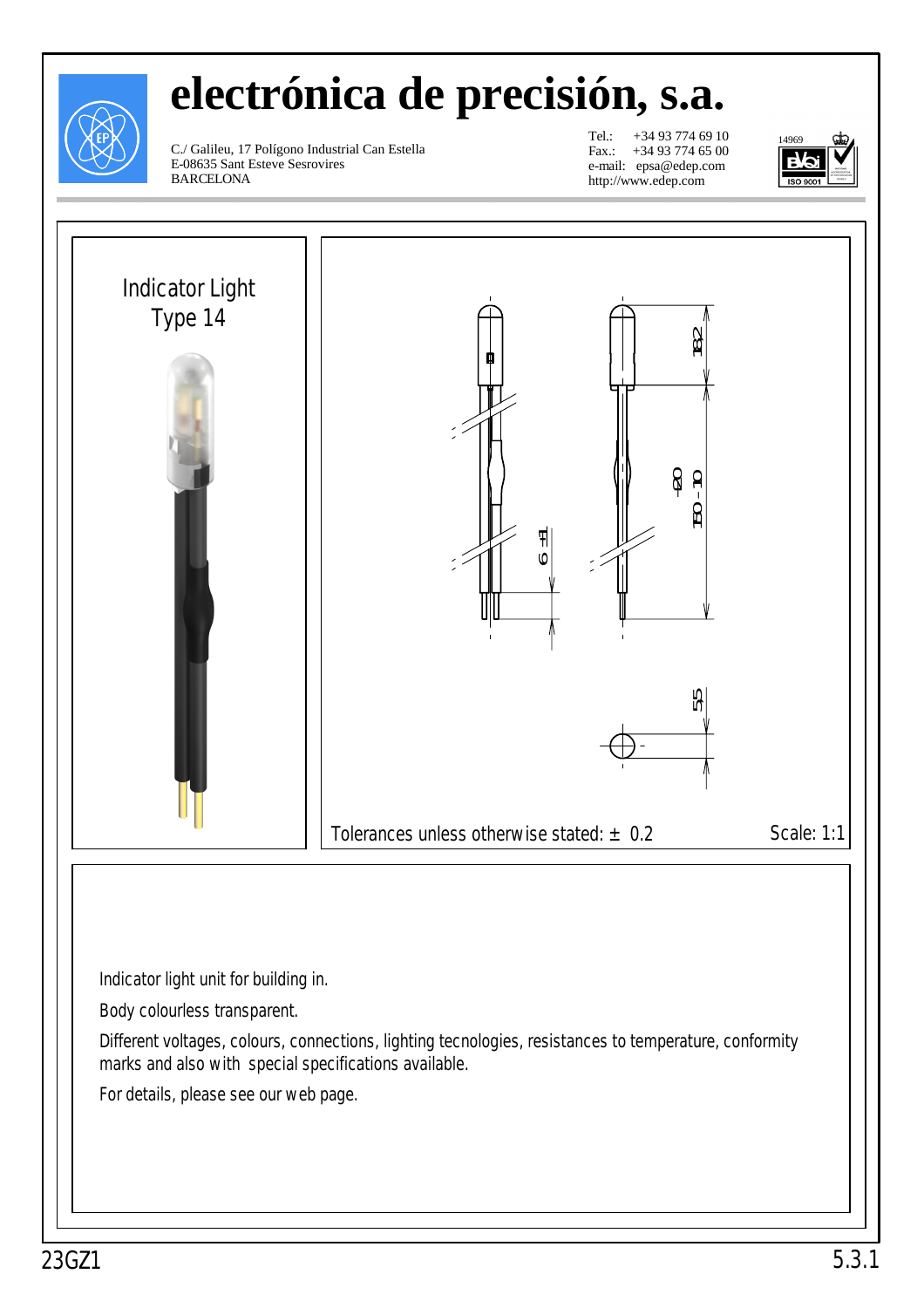

## **electrónica de precisión, s.a.**

C./ Galileu, 17 Polígono Industrial Can Estella E-08635 Sant Esteve Sesrovires BARCELONA

 $Tel: +34937746910$ Fax.: +34 93 774 65 00 e-mail: epsa@edep.com http://www.edep.com



**Technical specifications series 14** (page 1 of 2)

This indicator light for building in is designed as an improoved alternative to lightig assemblies with sleeves as insulation. Usually used as lighting unit inside or behind plastic difusers or lenses and fixed by these. The correct mounting has to be assured in the appliance.

The housing is composed of two thermoplastic pieces, the sock et and the colourless transparent housing itself. In the sock et are placed the connection and lighting means.

Following specifications are a guide for end users:

**Connection means:** Lead wires (cables), flexible, with 0.5 mm² cross section, according to standards.

**Ambient temperature:** To be used at an ambient temperature of maximum 90ºC, 105ºC, 120ºC and 170ºC, please see "Notes and other technical specifications" the temperatures smaller than 170°C can dso be distinguished by a k ey, where "A" stands for 120°C, "E" for 105°C and "F" for 90°C.

**Rated voltage:** 6V, 12V, 24V, 130V (can be used down to 110V), 250V (can be used down to 220V), 400V (can be used down to 370V) for all v oltages, please see "Lighting means".

**Nature of supply:** AC and (or) DC, please see "Lighting means".

Lighting means L. E. D. (light emitting diode): for use at 6V, 12V and 24V DC or AC; Incandescent lamp: for use at 6V, 12V and 24V either DC or AC; Neon glowlamp: for use at 130V, 250V and 400V either DCor AC.

**Colours of housing:** Colourless (clear transparent).

Colours of lighting means: L. E. D.: red, green, and amber; Incandescent lamp: white; Gbwlamp: orange (normal type) with integrated fluorescent green and blue.

**Applicable standard:** VDE 0710 and, as far es applicable, IEC 598 (EN 60 598).



**Voluntary conformity marks:**  $\overline{4585}$  for most of the executions.



## **Notes and other technical specifications:**

Nature of supply: This detail is not necessary to be specified for executions 250Vand 400V, butfor 130V it is imperative. Also for executions 6V, 12V and 24V and equipped with L. E. D. it must be indicated (not necessary for incandescent lamp).

The positive pole (anode) on the DC executions with L.E.D. is distinguished by a red lead wire (cable).

Life expectancy: Light emitting diodes have an averagelife of 50.000 hours at ambient temperature of 25°C, incandescent lamps of 5.000 or 10.000 hours (depending on v oltage) under same conditions and glowlamps normaly 30.000 hours. These v alues are given for AC supply and standard types Please ask for specifications for other types.

Quench resistor: Indicator lights with glowlamp can light a little bit because of the proximity of induction, a lot of cables, or large currents in the mains, even if one pole of the source is disconnected. This phenomenon is solved either with two pole disconnection or incorporating an aditional paralel resistor.

Other v oltages: Under request also other v oltages for different natures of supply can be offered.

Other colours of lighting means: Specially for L. E. D. there are different colours available under request, asf. e. blue, white, yellow and different kinds of red, green and amber.

The orange cdour of glowlamp, normally red orange, is also available in pink yorange ask for special quote.

Ambient temperature: For small v oltage executions incorporating L. E. D. the maximum temperature of use is 90°C. Executions with incandescent lamp have to be consulted.

Other ambient temperature:If the indicator light has to work in other ambient temperatures, ask for special quote.

Brightness: Our indicator has high brightness light output. Other brightnesses available under request. The life expectancies vary from those specified above.